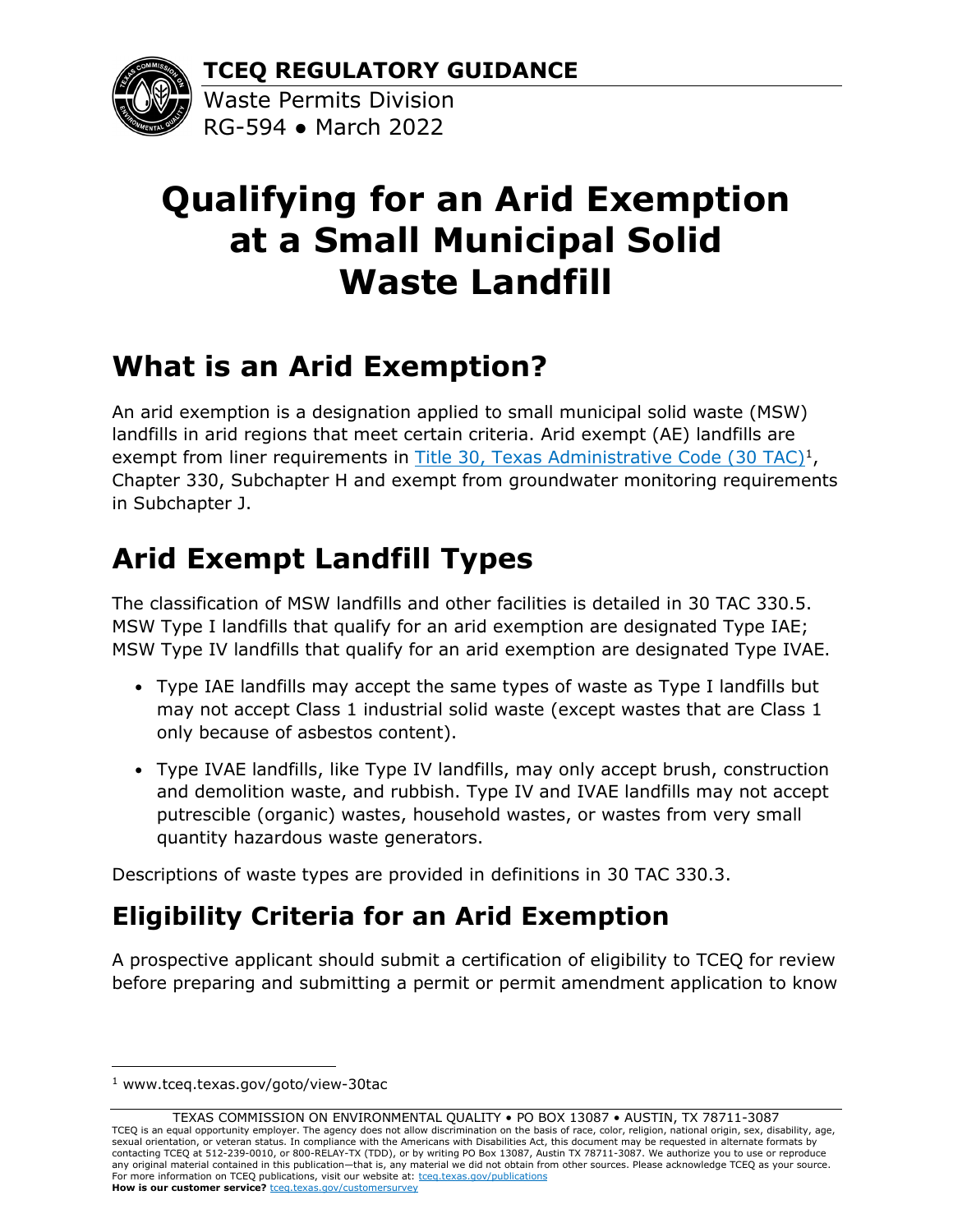if the facility will qualify, and to determine the number of soil borings that would be required.

To be eligible for an arid exemption, the following criteria must be met:

- The facility disposes
	- less than 20 tons per day (TPD) of authorized waste in a Type IAE landfill unit or a Type IVAE landfill unit, or
	- less than 20 TPD of authorized waste in a Type IAE unit and less than 20 TPD in a Type IVAE unit at the same facility (for a total waste acceptance rate of less than 40 tons per day for the facility);
- There is no evidence of existing groundwater contamination from the facility;
- The facility serves a community that has no practicable waste management alternative; and
- The facility is in an area with average annual precipitation less than or equal to 25 inches, based on data for the most recent 30-year reporting period.

The criteria are detailed in 30 TAC 330.5(b)(1). All the conditions must be met. A facility that meets these requirements must maintain the integrity of any existing on-site groundwater monitor wells and make them available for the collection of samples [330.5(b)(7)].

An exemption request may be denied if the available information indicates that granting the exemption could result in a substantial threat of groundwater contamination [330.5(b)(2)].

If any of the following occurs at an AE facility, the facility will no longer qualify for the arid exemption and will thereafter need to comply with the full requirements for a MSW Type I or Type IV facility, including establishing a groundwater monitoring system, on a schedule specified by the executive director [330.5(b)(4)]:

- The owner or operator has knowledge or becomes aware of groundwater contamination from the facility within a one-mile radius of the unit;
- The facility no longer meets the definition of a Type IAE or Type IVAE landfill facility; or
- A practicable alternative becomes available.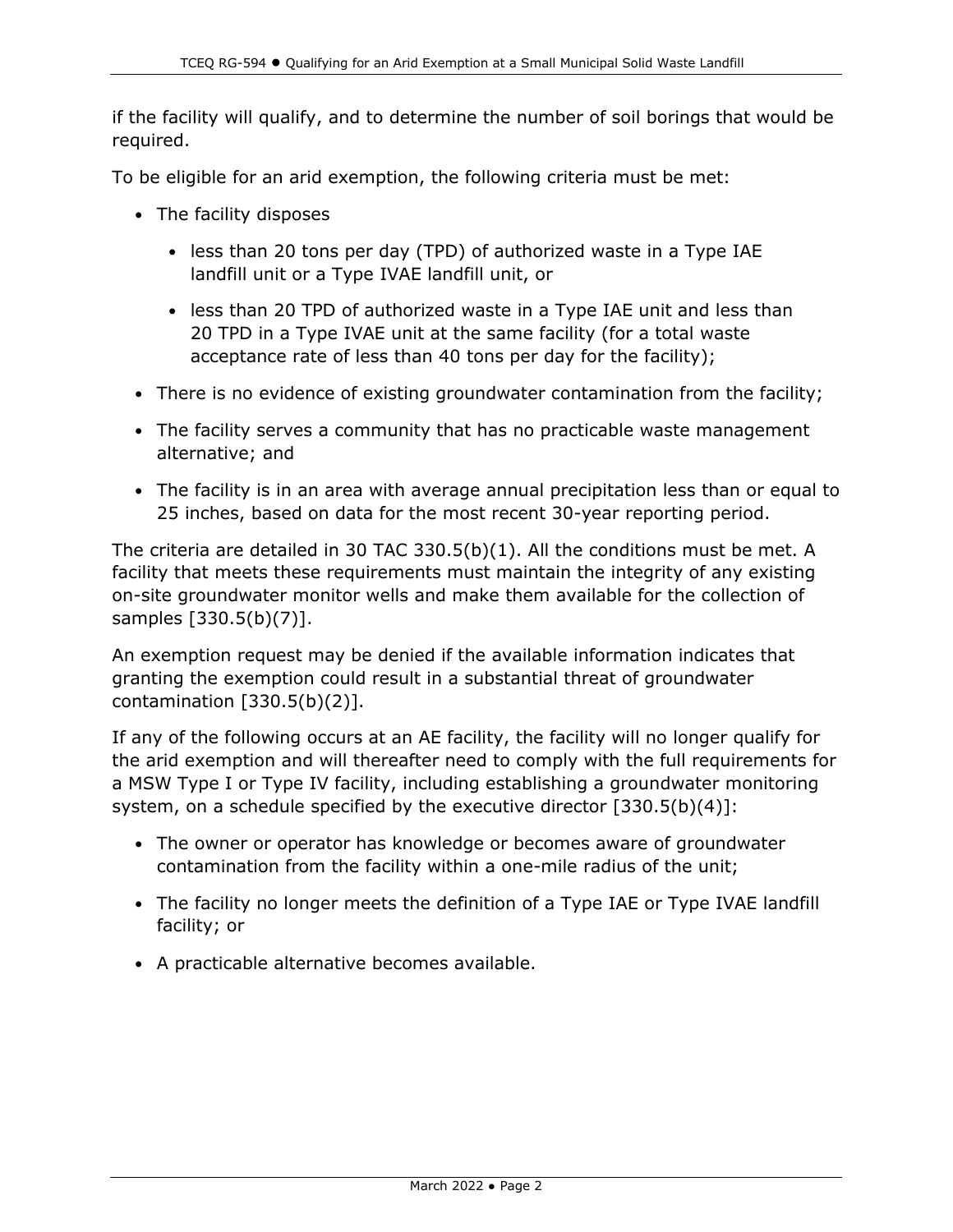#### *Demonstration of No Practicable Waste Management Alternative*

A community may demonstrate that it has no practicable waste management alternative in any of three ways, according to 30 TAC 330.63(d)(5)(C):

- By documenting that the additional costs of alternatives are estimated to exceed 1 percent of the community's budget for all public services; or
- By documenting that haul distances to alternative sites are unreasonably long (document the anticipated haul distance and the economic implications to the community served); or
- By documenting that no other alternative is feasible to implement, given the community location and economic condition (include a statement on what alternatives have been considered and why they are not feasible to implement).

### **Authorization for a Separate Type IVAE Landfill Unit at a Type IAE Landfill Facility**

A separate Type IVAE unit may be authorized at a Type IAE landfill facility according to the provisions of 30 TAC 330.5(b) $(1)(A)$ .

Existing Type IAE landfill permits that specify the less than 20 TPD waste disposal limit may be revised via a major amendment to allow disposal of an additional less than 20 TPD of authorized waste in a separate Type IVAE landfill unit at the same facility according to 30 TAC 330.5(b)(2).

Type IAE and Type IVAE landfill units at a facility must be in separate excavations. The minimum recommended separation between the excavations is 50 feet.

### **Limitations on Waste Acceptance**

Owners or operators of MSW facilities must establish a waste acceptance plan in accordance with 30 TAC 330.61(b) that identifies the sources and characteristics of the wastes to be received. The waste acceptance plan must specify limitations for each type of waste that may have a constituent or characteristic that may impact or influence the design and operation of the facility.

Type IAE landfill units may not accept Class 1 nonhazardous industrial solid waste, which is prohibited by 30 TAC 330.173(a). However, wastes that are classified as Class 1 nonhazardous industrial solid waste only because of asbestos content may be accepted at a Type IAE landfill that is authorized to accept regulated asbestoscontaining material (RACM) in accordance with  $330.171(c)(3)$  and  $330.173(c)(3)(I)$ , unless acceptance of industrial waste is prohibited by the permit. All Class 1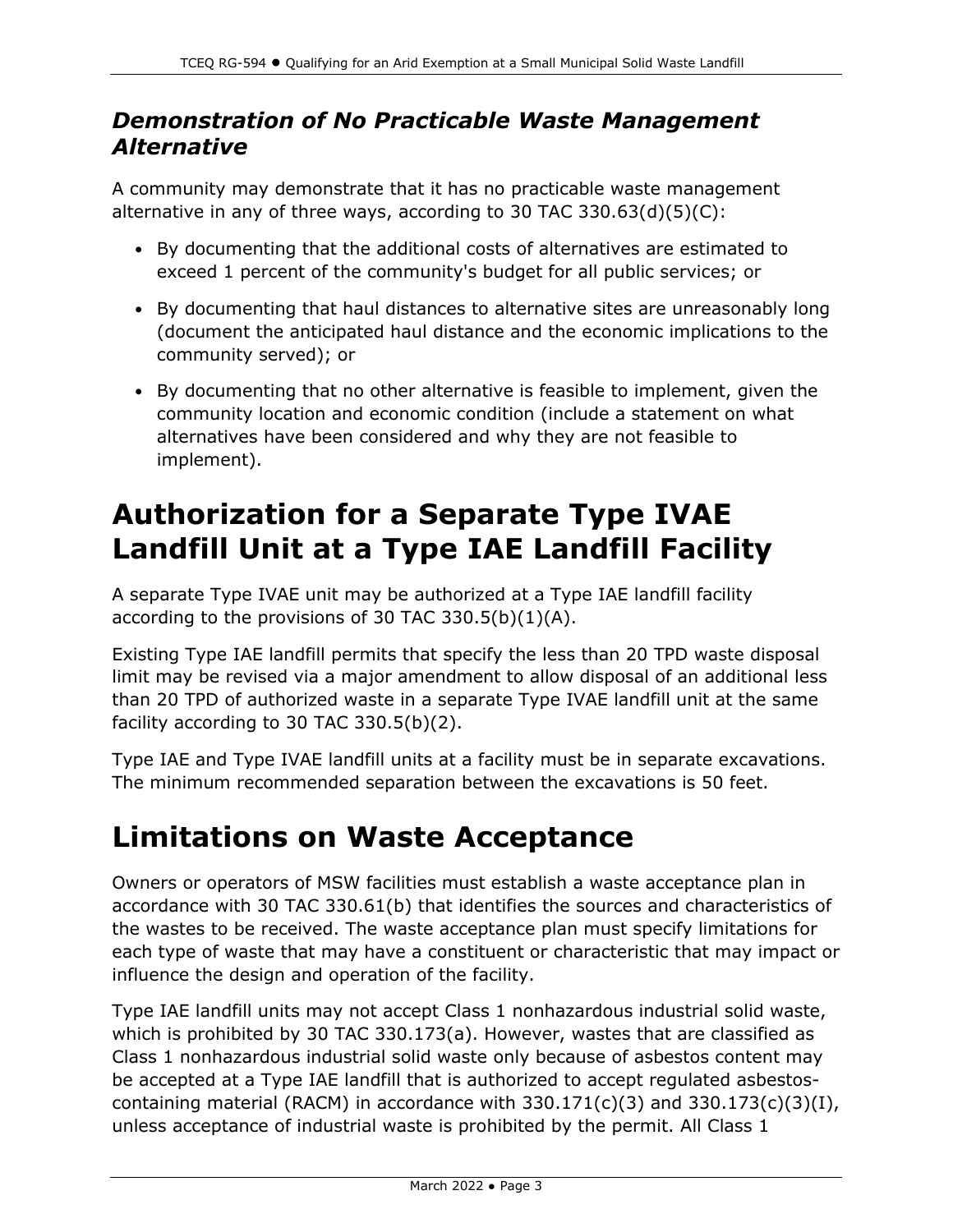nonhazardous industrial asbestos wastes must be manifested and reported as required by 330.173 (g) and (h). Unless specifically authorized by the facility permit, Type IAE landfill facilities permitted after October 9, 1993, that are authorized to accept RACM may not accept RACM from industrial sources in excess of 20 percent of the total amount of all other waste accepted during the current or previous year [330.173(e)].

### **Soil Boring Plan for Arid Exempt Landfill**

Applicants for new MSW AE landfills and lateral expansions are exempt from the geology report requirements of 30 TAC 330.63(e) except for the requirement to submit a soil boring plan in accordance with  $330.63(e)(4)$  and  $(e)(4)(A)$ , and the information in 330.63(e)(6). The requirement applies to Type IAE landfills and Type IVAE landfills

The soil boring plan must be prepared and signed by a qualified groundwater scientist (defined in 30 TAC 330.3) and must be approved by TCEQ prior to initiation of the work.

The soil boring plan must include a map showing the boundaries of the facility and the proposed waste disposal areas, surface elevations, and the locations and depths of all proposed borings. The plan must also indicate the depths of the proposed landfill excavations and identify the elevation of the deepest excavation (EDE; the EDE is the lowest elevation in any part of any excavation).

#### **Number and Depth of Borings**

The number of borings should be determined according to the following table. Additional borings may be required in areas with stratigraphic complexities. For areas greater than 100 acres, determine the number of borings in consultation with TCEQ.

| <b>Size of Project Area</b><br>(acres) | <b>Minimum</b><br><b>Number of</b><br><b>Borings</b> | <b>Minimum Number of</b><br><b>Borings at Least 5 Feet</b><br><b>Below Elevation of</b><br><b>Deepest Excavation</b> | <b>Minimum Number of</b><br><b>Borings at Least</b><br><b>30 Feet Below</b><br><b>Elevation of Deepest</b><br>Excavation |
|----------------------------------------|------------------------------------------------------|----------------------------------------------------------------------------------------------------------------------|--------------------------------------------------------------------------------------------------------------------------|
| 10 or less                             |                                                      |                                                                                                                      |                                                                                                                          |
| Greater than 10 to 15                  | 4                                                    |                                                                                                                      |                                                                                                                          |
| Greater than 15 to 20                  | 5                                                    |                                                                                                                      | 3                                                                                                                        |
| Greater than 20 to 35                  | 6                                                    |                                                                                                                      | 4                                                                                                                        |
| Greater than 35 to 50                  |                                                      | 3                                                                                                                    | 4                                                                                                                        |
| Greater than 50 to 100                 | $7 - 10$                                             | $3 - 4$                                                                                                              | $4 - 6$                                                                                                                  |

*Number and depth of borings for AE landfill, based on size of project area.*